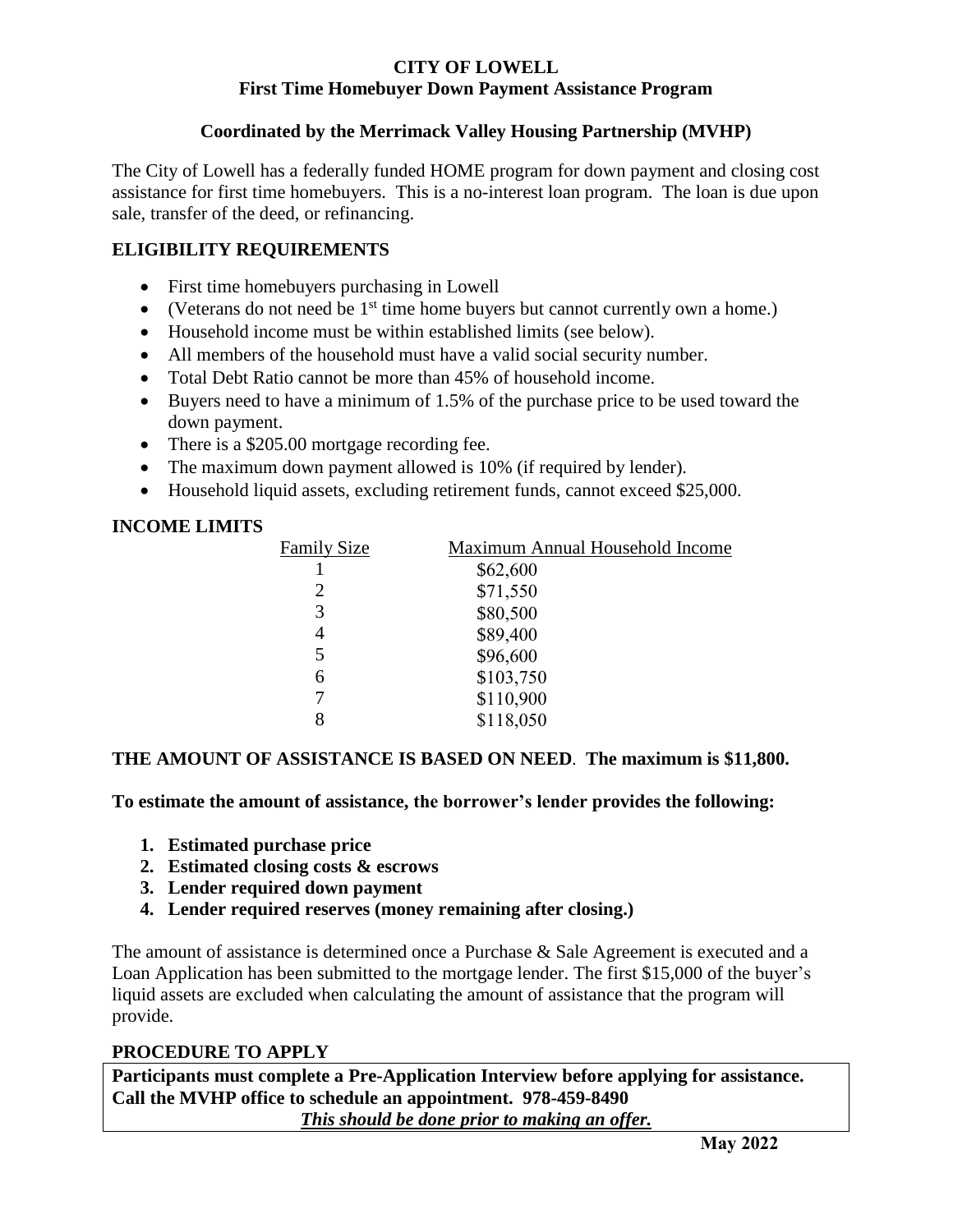The Homebuyer and the Lender prepare all the necessary documents and submit them to the Merrimack Valley Housing Partnership (MVHP). After reviewing the applications for eligibility and completeness, the MVHP prepares the legal documents and submits the package to Lowell's Department of Planning & Development (DPD). The City will inspect the property prior to approval. The city requires three weeks to review and approve a complete application.

#### **The Insurance Binder prior to closing must have The City of Lowell listed on the policy**

The mortgagee clause should be on the insurance binder and read as follows: City of Lowell - Department of Planning & Development as "mortgagee", 50 Arcand Drive, Lowell, MA 01852.

#### **Lenders should send complete packages to the Merrimack Valley Housing Partnership.**

By UPS, FedEx, DHL, etc. By Regular Mail

MVHP MVHP 67 Middle Street, Suite 501 P.O. Box 1042 Lowell, MA 01852 Lowell, MA 01853

**Merrimack Valley Housing Partnership Tel: (978) 459-8490 www.mvhp.org**